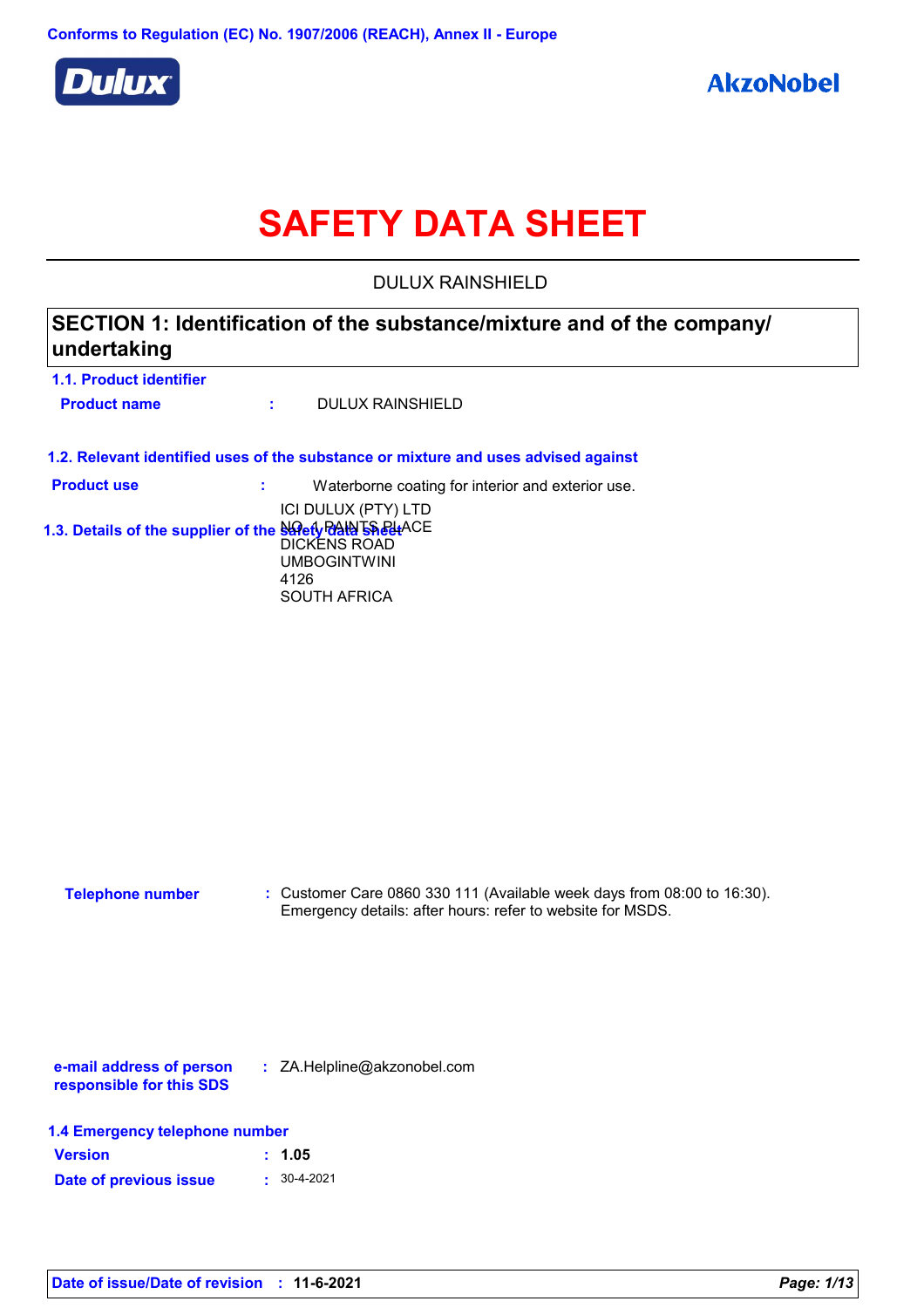### **SECTION 2: Hazards identification**

| 2.1 Classification of the substance or mixture |                                                                            |  |  |  |
|------------------------------------------------|----------------------------------------------------------------------------|--|--|--|
| <b>Product definition</b>                      | : Mixture                                                                  |  |  |  |
|                                                | <b>Classification according to Regulation (EC) No. 1272/2008 [CLP/GHS]</b> |  |  |  |
| <b>Skin Sens. 1, H317</b>                      |                                                                            |  |  |  |

The product is classified as hazardous according to Regulation (EC) 1272/2008 as amended.

| <b>Ingredients of unknown</b><br>toxicity | $: 0\%$ |
|-------------------------------------------|---------|
| Ingredients of unknown<br>ecotoxicity     | $: 0\%$ |

See Section 16 for the full text of the H statements declared above.

See Section 11 for more detailed information on health effects and symptoms.

#### **2.2 Label elements**

**Hazard pictograms :**



| <b>Signal word</b>                                                                                                                                              |   | : Warning                                                                                                                    |
|-----------------------------------------------------------------------------------------------------------------------------------------------------------------|---|------------------------------------------------------------------------------------------------------------------------------|
| <b>Hazard statements</b>                                                                                                                                        |   | : H317 - May cause an allergic skin reaction.                                                                                |
| <b>Precautionary statements</b>                                                                                                                                 |   |                                                                                                                              |
| <b>General</b>                                                                                                                                                  |   | : P102 - Keep out of reach of children.<br>P101 - If medical advice is needed, have product container or label at hand.      |
| <b>Prevention</b>                                                                                                                                               |   | : P262 - Do not get in eyes, on skin, or on clothing.                                                                        |
| <b>Response</b>                                                                                                                                                 |   | : P312 - Call a POISON CENTER or doctor/physician if you feel unwell.                                                        |
| <b>Storage</b>                                                                                                                                                  |   | Not applicable.                                                                                                              |
| <b>Disposal</b>                                                                                                                                                 |   | : P501 - Dispose of contents and container in accordance with all local, regional,<br>national or international regulations. |
| <b>Hazardous ingredients</b>                                                                                                                                    |   | : Poly[oxy(methyl-1,2-ethanediyl)], α-(methylphenyl)-ω-hydroxy-<br>$C(M)$ IT/MIT $(3:1)$                                     |
|                                                                                                                                                                 |   | Warning! Hazardous respirable droplets may be formed when sprayed. Do not<br>breathe spray or mist.                          |
| <b>Annex XVII - Restrictions</b><br>on the manufacture,<br>placing on the market and<br>use of certain dangerous<br>substances, mixtures and<br><b>articles</b> |   | : Not applicable.                                                                                                            |
| <b>Special packaging requirements</b>                                                                                                                           |   |                                                                                                                              |
| <b>Containers to be fitted</b><br>with child-resistant<br>fastenings                                                                                            |   | : Not applicable.                                                                                                            |
| <b>Tactile warning of danger : Not applicable.</b>                                                                                                              |   |                                                                                                                              |
| <b>2.3 Other hazards</b>                                                                                                                                        |   |                                                                                                                              |
| <b>Product meets the criteria</b><br>for PBT or vPvB according<br>to Regulation (EC) No.<br>1907/2006, Annex XIII                                               | ÷ |                                                                                                                              |
| Other hazards which do<br>not result in classification                                                                                                          |   | : None known.                                                                                                                |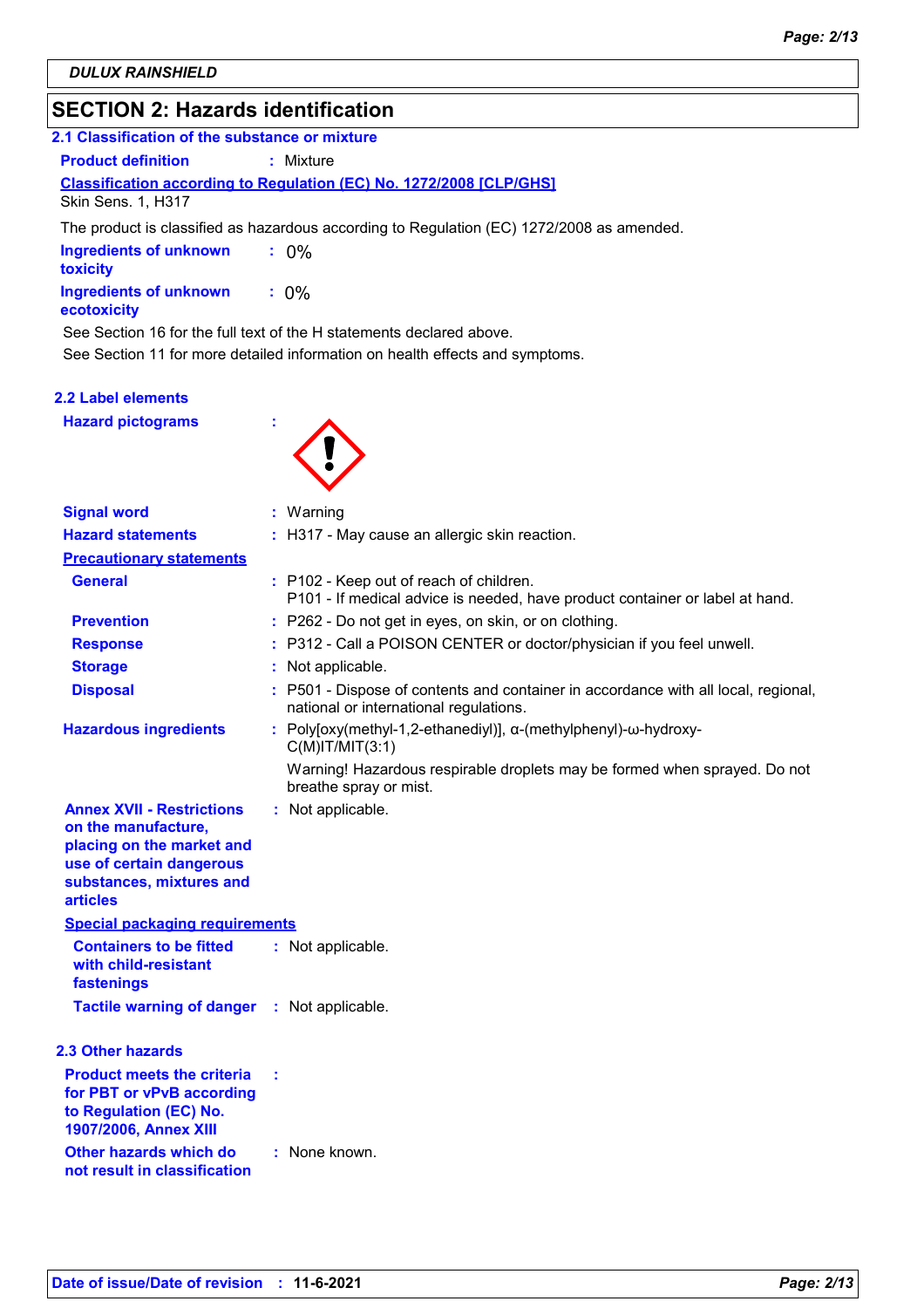### **SECTION 3: Composition/information on ingredients**

| <b>3.2 Mixtures</b>                                              | : Mixture                                                                    |               |                                                                                                                                                                                                                                                                                       |             |
|------------------------------------------------------------------|------------------------------------------------------------------------------|---------------|---------------------------------------------------------------------------------------------------------------------------------------------------------------------------------------------------------------------------------------------------------------------------------------|-------------|
| <b>Product/ingredient name</b>                                   | <b>Identifiers</b>                                                           | $\frac{9}{6}$ | <b>Regulation (EC) No.</b><br>1272/2008 [CLP]                                                                                                                                                                                                                                         | <b>Type</b> |
| Poly[oxy(methyl-1,2-ethanediyl)],<br>α-(methylphenyl)-ω-hydroxy- | ICAS: 9064-13-5                                                              | l≤3           | Skin Sens. 1B, H317                                                                                                                                                                                                                                                                   | $[1]$       |
| $C(M)$ IT/MIT $(3:1)$                                            | IREACH #:<br>l01-2120764691-48<br>ICAS: 55965-84-9<br>lndex:<br>613-167-00-5 | <0.0025       | Acute Tox. 3, H301<br>Acute Tox. 2, H310<br>Acute Tox. 2, H330<br>Skin Corr. 1C, H314<br>Eye Dam. 1, H318<br>Skin Sens. 1A, H317<br>Aquatic Acute 1, H400 (M=100)<br>Aquatic Chronic 1, H410 (M=100)<br>See Section 16 for<br>the full text of the H<br>statements declared<br>above. | $[1]$       |

There are no additional ingredients present which, within the current knowledge of the supplier and in the concentrations applicable, are classified as hazardous to health or the environment, are PBTs, vPvBs or Substances of equivalent concern, or have been assigned a workplace exposure limit and hence require reporting in this section.

**Type** 

[1] Substance classified with a health or environmental hazard

[2] Substance with a workplace exposure limit

[3] Substance meets the criteria for PBT according to Regulation (EC) No. 1907/2006, Annex XIII

[4] Substance meets the criteria for vPvB according to Regulation (EC) No. 1907/2006, Annex XIII

[5] Substance of equivalent concern

[6] Additional disclosure due to company policy

Occupational exposure limits, if available, are listed in Section 8.

### **SECTION 4: First aid measures**

#### **4.1 Description of first aid measures**

| <b>General</b>                    | : In all cases of doubt, or when symptoms persist, seek medical attention. Never give<br>anything by mouth to an unconscious person. If unconscious, place in recovery<br>position and seek medical advice.                                                              |
|-----------------------------------|--------------------------------------------------------------------------------------------------------------------------------------------------------------------------------------------------------------------------------------------------------------------------|
| <b>Eye contact</b>                | : Remove contact lenses, irrigate copiously with clean, fresh water, holding the<br>eyelids apart for at least 10 minutes and seek immediate medical advice.                                                                                                             |
| <b>Inhalation</b>                 | : Remove to fresh air. Keep person warm and at rest. If not breathing, if breathing is<br>irregular or if respiratory arrest occurs, provide artificial respiration or oxygen by<br>trained personnel.                                                                   |
| <b>Skin contact</b>               | : Remove contaminated clothing and shoes. Wash skin thoroughly with soap and<br>water or use recognised skin cleanser. Do NOT use solvents or thinners.                                                                                                                  |
| <b>Ingestion</b>                  | : If swallowed, seek medical advice immediately and show the container or label.<br>Keep person warm and at rest. Do NOT induce vomiting.                                                                                                                                |
| <b>Protection of first-aiders</b> | : No action shall be taken involving any personal risk or without suitable training. It<br>may be dangerous to the person providing aid to give mouth-to-mouth resuscitation.<br>Wash contaminated clothing thoroughly with water before removing it, or wear<br>gloves. |

#### **4.2 Most important symptoms and effects, both acute and delayed**

There are no data available on the mixture itself. The mixture has been assessed following the conventional method of the CLP Regulation (EC) No 1272/2008 and is classified for toxicological properties accordingly. See Sections 2 and 3 for details.

Exposure to component solvent vapour concentrations in excess of the stated occupational exposure limit may result in adverse health effects such as mucous membrane and respiratory system irritation and adverse effects on the kidneys, liver and central nervous system. Symptoms and signs include headache, dizziness, fatigue, muscular weakness, drowsiness and, in extreme cases, loss of consciousness.

Solvents may cause some of the above effects by absorption through the skin. Repeated or prolonged contact with the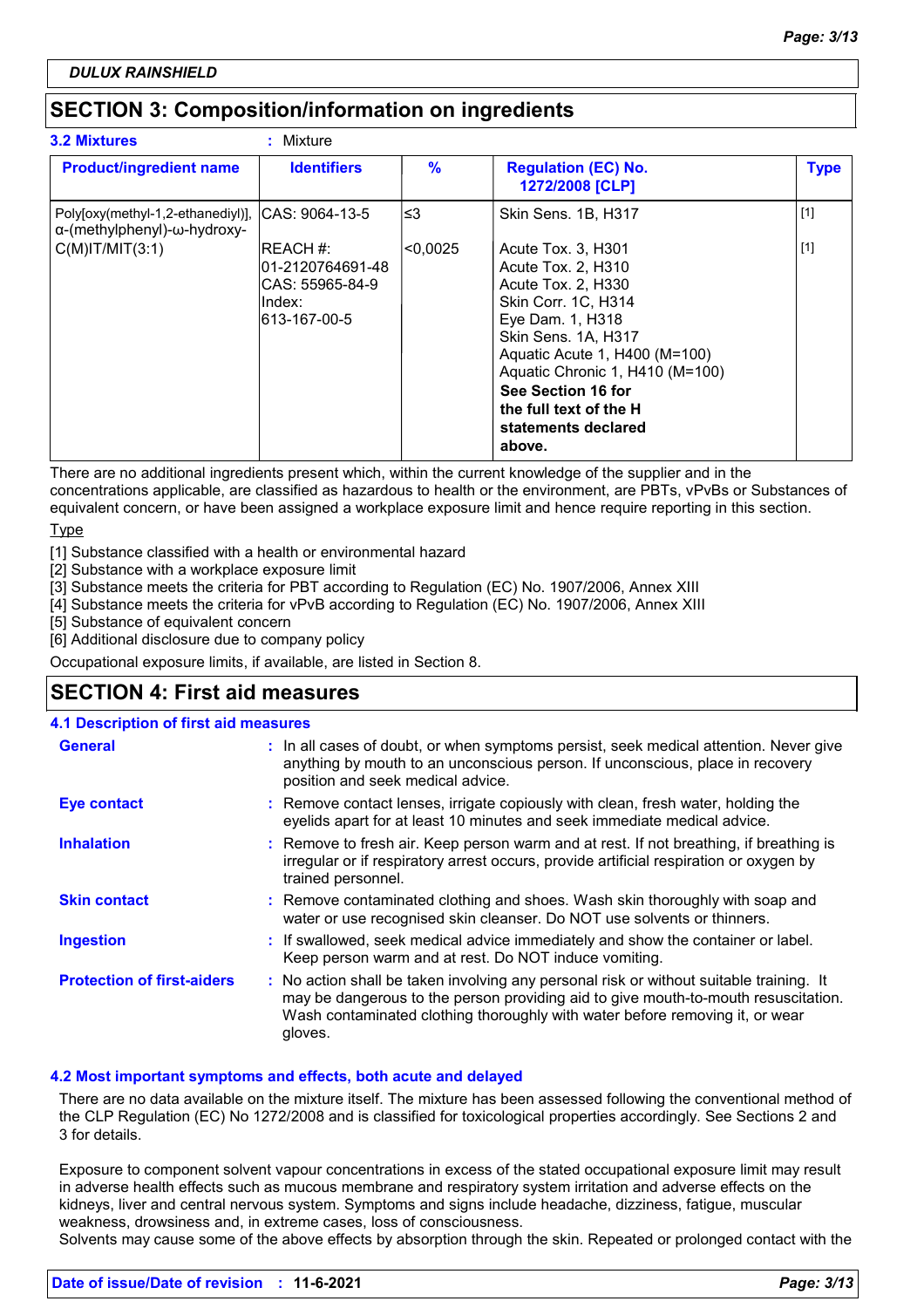### **SECTION 4: First aid measures**

mixture may cause removal of natural fat from the skin, resulting in non-allergic contact dermatitis and absorption through the skin.

If splashed in the eyes, the liquid may cause irritation and reversible damage.

Ingestion may cause nausea, diarrhea and vomiting.

This takes into account, where known, delayed and immediate effects and also chronic effects of components from short-term and long-term exposure by oral, inhalation and dermal routes of exposure and eye contact.

Contains Poly[oxy(methyl-1,2-ethanediyl)], α-(methylphenyl)-ω-hydroxy-, C(M)IT/MIT(3:1). May produce an allergic reaction.

#### **4.3 Indication of any immediate medical attention and special treatment needed**

| <b>Notes to physician</b>  | : Treat symptomatically. Contact poison treatment specialist immediately if large |
|----------------------------|-----------------------------------------------------------------------------------|
|                            | quantities have been ingested or inhaled.                                         |
| <b>Specific treatments</b> | $\blacksquare$ No specific treatment.                                             |

See toxicological information (Section 11)

| <b>SECTION 5: Firefighting measures</b>                                  |                                                                                                                              |  |
|--------------------------------------------------------------------------|------------------------------------------------------------------------------------------------------------------------------|--|
| <b>5.1 Extinguishing media</b><br><b>Suitable extinguishing</b><br>media | : Recommended: alcohol-resistant foam, $CO2$ , powders, water spray.                                                         |  |
| <b>Unsuitable extinguishing</b><br>media                                 | : Do not use water jet.                                                                                                      |  |
|                                                                          | 5.2 Special hazards arising from the substance or mixture                                                                    |  |
| <b>Hazards from the</b><br>substance or mixture                          | : Fire will produce dense black smoke. Exposure to decomposition products may<br>cause a health hazard.                      |  |
| <b>Hazardous combustion</b><br>products                                  | : Decomposition products may include the following materials: carbon monoxide,<br>carbon dioxide, smoke, oxides of nitrogen. |  |
| <b>5.3 Advice for firefighters</b>                                       |                                                                                                                              |  |
| <b>Special protective actions</b><br>for fire-fighters                   | : Cool closed containers exposed to fire with water. Do not release runoff from fire to<br>drains or watercourses.           |  |
| <b>Special protective</b><br>equipment for fire-fighters                 | : Appropriate breathing apparatus may be required.                                                                           |  |

### **SECTION 6: Accidental release measures**

|                                                                | 6.1 Personal precautions, protective equipment and emergency procedures                                                                                                                                                                                                            |
|----------------------------------------------------------------|------------------------------------------------------------------------------------------------------------------------------------------------------------------------------------------------------------------------------------------------------------------------------------|
| For non-emergency<br>personnel                                 | : Exclude sources of ignition and ventilate the area. Avoid breathing vapour or mist.<br>Refer to protective measures listed in sections 7 and 8.                                                                                                                                  |
| For emergency responders                                       | : If specialised clothing is required to deal with the spillage, take note of any<br>information in Section 8 on suitable and unsuitable materials. See also the<br>information in "For non-emergency personnel".                                                                  |
| <b>6.2 Environmental</b><br>precautions                        | : Do not allow to enter drains or watercourses. If the product contaminates lakes,<br>rivers, or sewers, inform the appropriate authorities in accordance with local<br>regulations.                                                                                               |
| 6.3 Methods and material<br>for containment and<br>cleaning up | : Contain and collect spillage with non-combustible, absorbent material e.g. sand,<br>earth, vermiculite or diatomaceous earth and place in container for disposal<br>according to local regulations (see Section 13). Preferably clean with a detergent.<br>Avoid using solvents. |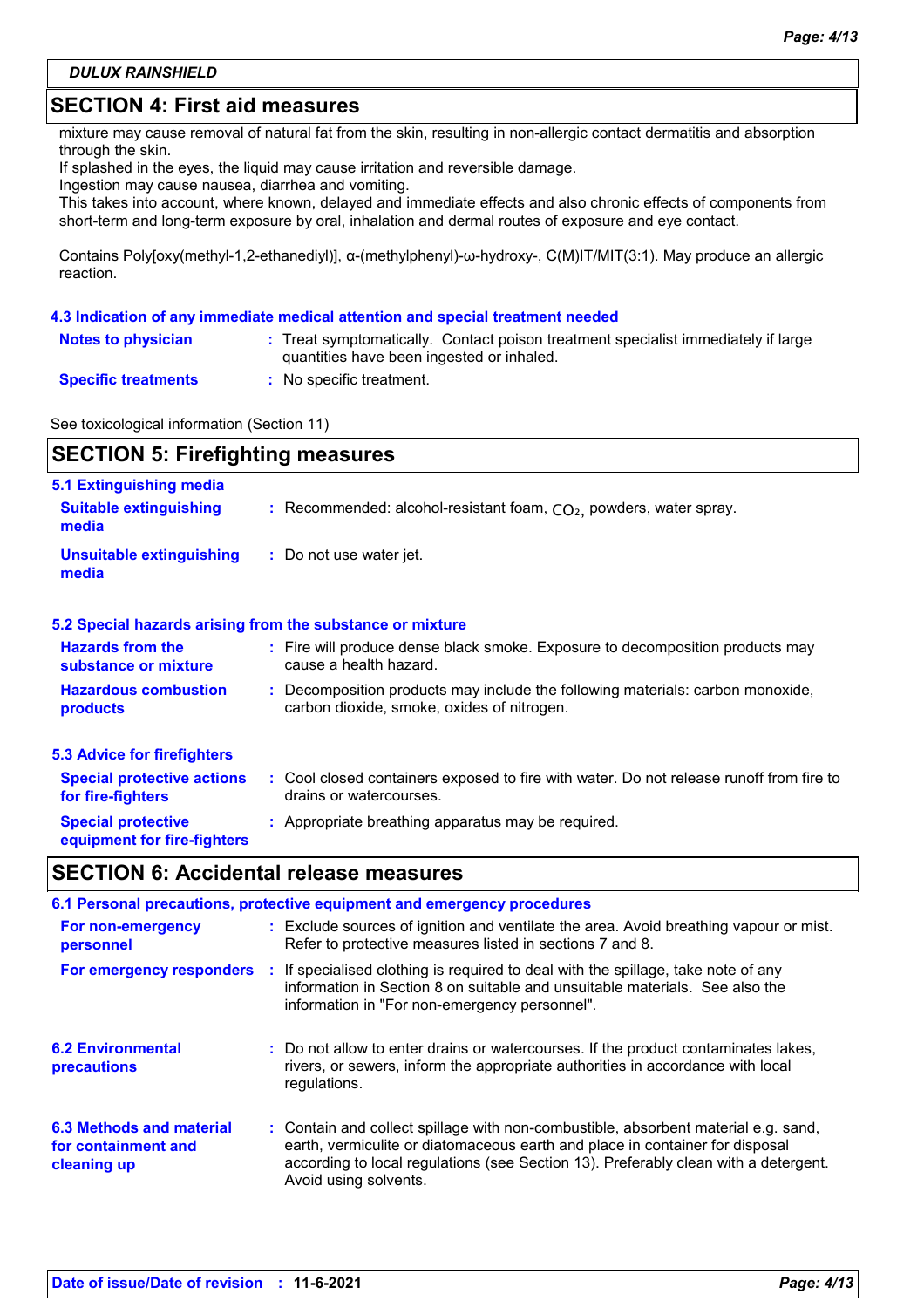### **SECTION 6: Accidental release measures**

| 6.4 Reference to other | : See Section 1 for emergency contact information.                                                                                        |
|------------------------|-------------------------------------------------------------------------------------------------------------------------------------------|
| <b>sections</b>        | See Section 8 for information on appropriate personal protective equipment.<br>See Section 13 for additional waste treatment information. |

### **SECTION 7: Handling and storage**

The information in this section contains generic advice and guidance. The list of Identified Uses in Section 1 should be consulted for any available use-specific information provided in the Exposure Scenario(s).

| <b>7.1 Precautions for safe</b><br>handling | : Prevent the creation of flammable or explosive concentrations of vapours in air and<br>avoid vapour concentrations higher than the occupational exposure limits.<br>In addition, the product should only be used in areas from which all naked lights and<br>other sources of ignition have been excluded. Electrical equipment should be<br>protected to the appropriate standard.<br>Mixture may charge electrostatically: always use earthing leads when transferring<br>from one container to another.<br>Operators should wear antistatic footwear and clothing and floors should be of the<br>conducting type.<br>Keep away from heat, sparks and flame. No sparking tools should be used.<br>Avoid contact with skin and eyes. Avoid the inhalation of dust, particulates, spray or<br>mist arising from the application of this mixture. Avoid inhalation of dust from<br>sanding.<br>Eating, drinking and smoking should be prohibited in areas where this material is<br>handled, stored and processed.<br>Put on appropriate personal protective equipment (see Section 8).<br>Never use pressure to empty. Container is not a pressure vessel.<br>Always keep in containers made from the same material as the original one.<br>Comply with the health and safety at work laws.<br>Do not allow to enter drains or watercourses.<br>Information on fire and explosion protection<br>Vapours are heavier than air and may spread along floors. Vapours may form<br>explosive mixtures with air. |
|---------------------------------------------|--------------------------------------------------------------------------------------------------------------------------------------------------------------------------------------------------------------------------------------------------------------------------------------------------------------------------------------------------------------------------------------------------------------------------------------------------------------------------------------------------------------------------------------------------------------------------------------------------------------------------------------------------------------------------------------------------------------------------------------------------------------------------------------------------------------------------------------------------------------------------------------------------------------------------------------------------------------------------------------------------------------------------------------------------------------------------------------------------------------------------------------------------------------------------------------------------------------------------------------------------------------------------------------------------------------------------------------------------------------------------------------------------------------------------------------------------------------------------------------------------------------|
|---------------------------------------------|--------------------------------------------------------------------------------------------------------------------------------------------------------------------------------------------------------------------------------------------------------------------------------------------------------------------------------------------------------------------------------------------------------------------------------------------------------------------------------------------------------------------------------------------------------------------------------------------------------------------------------------------------------------------------------------------------------------------------------------------------------------------------------------------------------------------------------------------------------------------------------------------------------------------------------------------------------------------------------------------------------------------------------------------------------------------------------------------------------------------------------------------------------------------------------------------------------------------------------------------------------------------------------------------------------------------------------------------------------------------------------------------------------------------------------------------------------------------------------------------------------------|

#### **7.2 Conditions for safe storage, including any incompatibilities**

Store in accordance with local regulations.

#### **Notes on joint storage**

Keep away from: oxidising agents, strong alkalis, strong acids.

#### **Additional information on storage conditions**

Observe label precautions. Store in a dry, cool and well-ventilated area. Keep away from heat and direct sunlight. Keep away from sources of ignition. No smoking. Prevent unauthorised access. Containers that have been opened must be carefully resealed and kept upright to prevent leakage.

#### **7.3 Specific end use(s)**

| <b>Recommendations</b>            | : Not available. |
|-----------------------------------|------------------|
| <b>Industrial sector specific</b> | : Not available. |
| solutions                         |                  |

### **SECTION 8: Exposure controls/personal protection**

The information in this section contains generic advice and guidance. Information is provided based on typical anticipated uses of the product. Additional measures might be required for bulk handling or other uses that could significantly increase worker exposure or environmental releases.

#### **8.1 Control parameters**

#### **Occupational exposure limits**

No exposure limit value known.

**Recommended monitoring procedures :** If this product contains ingredients with exposure limits, personal, workplace atmosphere or biological monitoring may be required to determine the effectiveness of the ventilation or other control measures and/or the necessity to use respiratory protective equipment. Reference should be made to monitoring standards, such as the following: European Standard EN 689 (Workplace atmospheres - Guidance for the assessment of exposure by inhalation to chemical agents for comparison with limit values and measurement strategy) European Standard EN 14042 (Workplace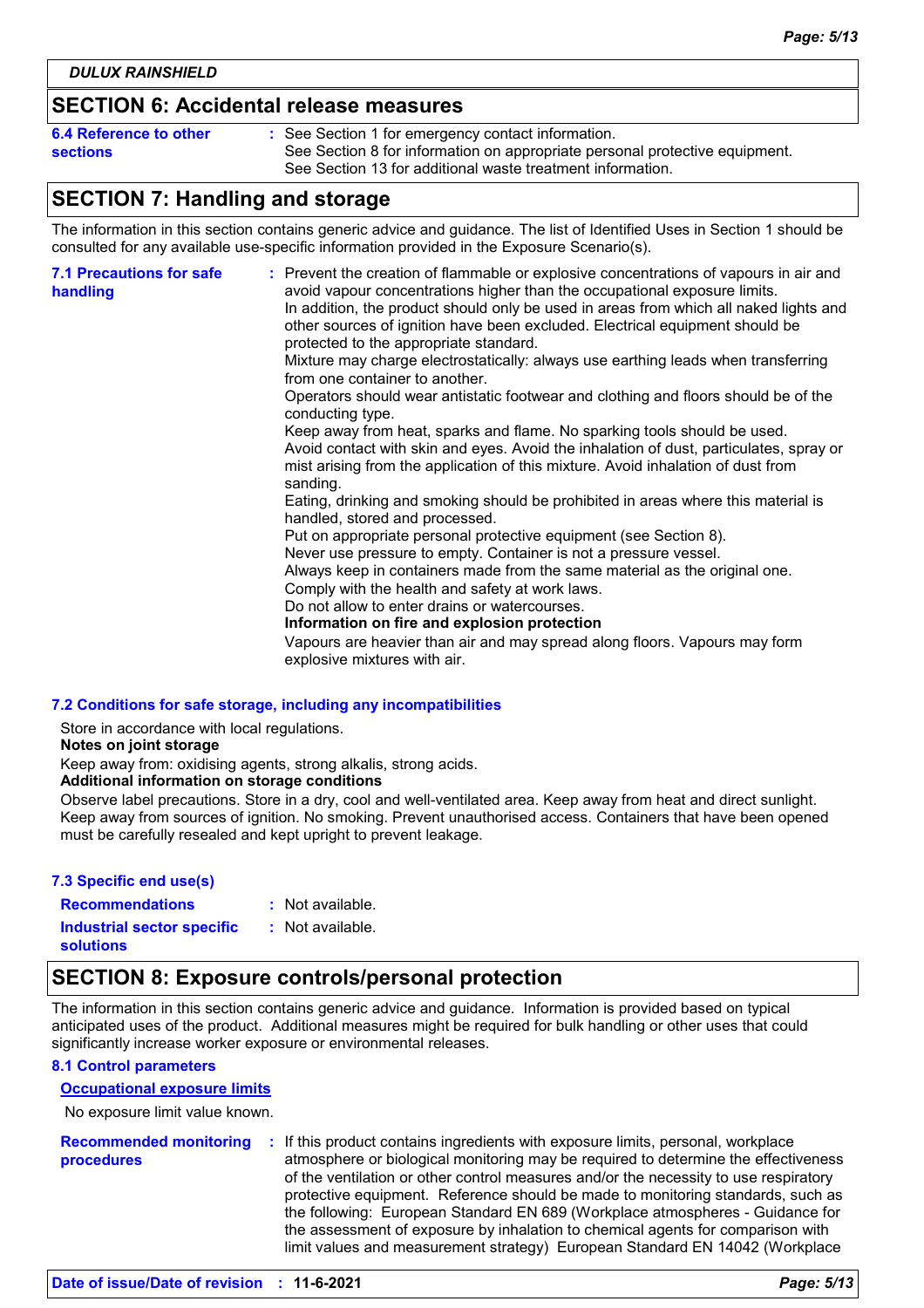## **SECTION 8: Exposure controls/personal protection**

|                                                   | atmospheres - Guide for the application and use of procedures for the assessment<br>of exposure to chemical and biological agents) European Standard EN 482<br>(Workplace atmospheres - General requirements for the performance of procedures<br>for the measurement of chemical agents) Reference to national guidance<br>documents for methods for the determination of hazardous substances will also be<br>required.                                                                                                                                                                        |
|---------------------------------------------------|--------------------------------------------------------------------------------------------------------------------------------------------------------------------------------------------------------------------------------------------------------------------------------------------------------------------------------------------------------------------------------------------------------------------------------------------------------------------------------------------------------------------------------------------------------------------------------------------------|
| <b>DNELS/DMELS</b>                                |                                                                                                                                                                                                                                                                                                                                                                                                                                                                                                                                                                                                  |
| No DNELs/DMELs available.                         |                                                                                                                                                                                                                                                                                                                                                                                                                                                                                                                                                                                                  |
| <b>PNECs</b>                                      |                                                                                                                                                                                                                                                                                                                                                                                                                                                                                                                                                                                                  |
| No PNECs available                                |                                                                                                                                                                                                                                                                                                                                                                                                                                                                                                                                                                                                  |
| <b>8.2 Exposure controls</b>                      |                                                                                                                                                                                                                                                                                                                                                                                                                                                                                                                                                                                                  |
| <b>Appropriate engineering</b><br><b>controls</b> | : Provide adequate ventilation. Where reasonably practicable, this should be<br>achieved by the use of local exhaust ventilation and good general extraction. If<br>these are not sufficient to maintain concentrations of particulates and solvent<br>vapours below the OEL, suitable respiratory protection must be worn.                                                                                                                                                                                                                                                                      |
| <b>Individual protection measures</b>             |                                                                                                                                                                                                                                                                                                                                                                                                                                                                                                                                                                                                  |
| <b>Hygiene measures</b>                           | : Wash hands, forearms and face thoroughly after handling chemical products, before<br>eating, smoking and using the lavatory and at the end of the working period.<br>Appropriate techniques should be used to remove potentially contaminated clothing.<br>Contaminated work clothing should not be allowed out of the workplace. Wash<br>contaminated clothing before reusing. Ensure that eyewash stations and safety<br>showers are close to the workstation location.                                                                                                                      |
| <b>Eye/face protection</b>                        | : Use safety eyewear designed to protect against splash of liquids.                                                                                                                                                                                                                                                                                                                                                                                                                                                                                                                              |
| <b>Skin protection</b>                            |                                                                                                                                                                                                                                                                                                                                                                                                                                                                                                                                                                                                  |
|                                                   | When prolonged or frequently repeated contact may occur, a glove with a protection<br>class of 6 (breakthrough time >480 minutes according to EN374) is recommended.<br>Recommended gloves: Viton ® or Nitrile, thickness ≥ 0.38 mm.<br>When only brief contact is expected, a glove with protection class of 2 or higher<br>(breakthrough time > 30 minutes according to EN374) is recommended.<br>Recommended gloves: Nitrile, thickness ≥ 0.12 mm.<br>Gloves should be replaced regularly and if there is any sign of damage to the glove<br>material.                                        |
|                                                   | The performance or effectiveness of the glove may be reduced by physical/chemical<br>damage and poor maintenance.                                                                                                                                                                                                                                                                                                                                                                                                                                                                                |
| <b>Body protection</b>                            | Personnel should wear antistatic clothing made of natural fibres or of high-<br>temperature-resistant synthetic fibres.                                                                                                                                                                                                                                                                                                                                                                                                                                                                          |
| <b>Other skin protection</b>                      | : Appropriate footwear and any additional skin protection measures should be<br>selected based on the task being performed and the risks involved and should be<br>approved by a specialist before handling this product.                                                                                                                                                                                                                                                                                                                                                                        |
| <b>Respiratory protection</b>                     | : If workers are exposed to concentrations above the exposure limit, they must use<br>appropriate, certified respirators.                                                                                                                                                                                                                                                                                                                                                                                                                                                                        |
|                                                   | OLD LEAD-BASED PAINTS:                                                                                                                                                                                                                                                                                                                                                                                                                                                                                                                                                                           |
|                                                   | When surfaces are to be prepared for painting, account should be taken of the age<br>of the property and the possibility that lead-pigmented paint might be present. There<br>is a possibility that ingestion or inhalation of scrapings or dust arising from the<br>preparation work could cause health effects. As a working rule you should assume<br>that this will be the case if the age of the property is pre 1960.                                                                                                                                                                      |
|                                                   | Where possible wet sanding or chemical stripping methods should be used with<br>surfaces of this type to avoid the creation of dust. When dry sanding cannot be<br>avoided, and effective local exhaust ventilation is not available, it is recommended<br>that a dust respirator is worn, that is approved for use with lead dusts, and its type<br>selected on the basis of the COSHH assessment, taking into account the<br>Workplace Exposure Limit for lead in air. Furthermore, steps should be taken to<br>ensure containment of the dusts created, and that all practicable measures are |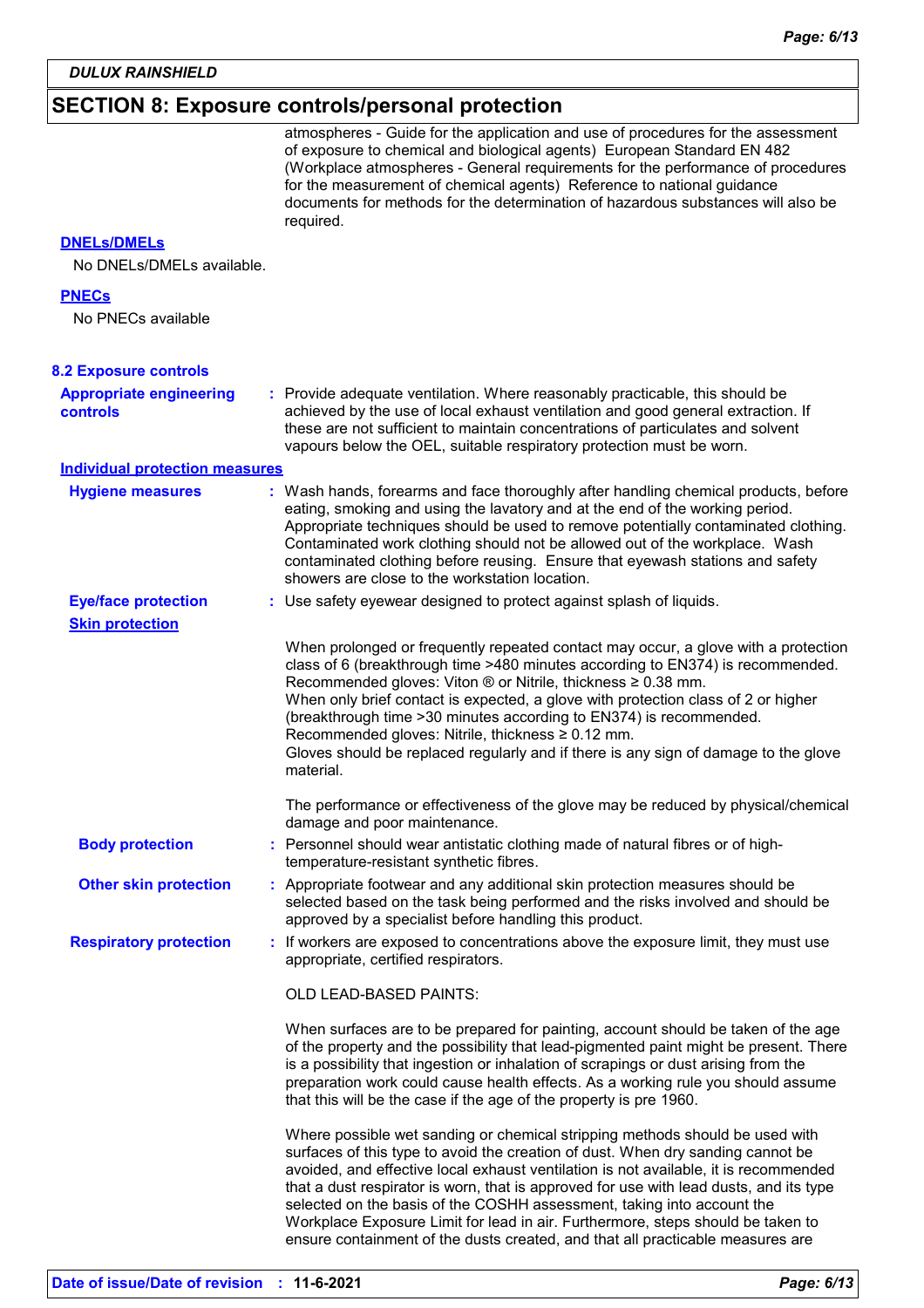### **SECTION 8: Exposure controls/personal protection**

taken to clean up thoroughly all deposits of dusts in and around the affected area.

| of other personnel and especially children from the building during actual work and<br>the subsequent clean up operations.<br>Avoid the inhalation of dust. Wear suitable face mask if dry sanding. Special<br>precautions should be taken during surface preparation of pre-1960s paint surfaces<br>over wood and metal as they may contain harmful lead.                                                                                                                                                               |
|--------------------------------------------------------------------------------------------------------------------------------------------------------------------------------------------------------------------------------------------------------------------------------------------------------------------------------------------------------------------------------------------------------------------------------------------------------------------------------------------------------------------------|
| Extra precautions will also need to be taken when burning off old lead-based paints<br>because fumes containing lead will be produced. It is recommended that a<br>respirator, approved for use with particulate fumes of lead is selected on the basis<br>of the COSHH assessment, taking into account the Workplace Exposure Limit for<br>lead in air. Similar precautions to those given above about sanding should be taken<br>with reference to protective clothing, disposal of scrapings and dusts, and exclusion |
| The current Control of Lead at Work Regulations approved code of practice should<br>be consulted for advice on protective clothing and personal hygiene precautions.<br>Care should also be taken to exclude visitors, members of the household and<br>especially children from the affected area, during the actual work and the<br>subsequent clean up operations. All scrapings, dust, etc. should be disposed of by<br>the professional painting contractor as Hazardous Waste.                                      |
| Respiratory protection in case of dust or spray mist formation. (particle filter EN143<br>type P2) Respiratory protection in case of vapour formation. (half mask with<br>combination filter A2-P2 til concentrations of 0,5 Vol%.)                                                                                                                                                                                                                                                                                      |

### **SECTION 9: Physical and chemical properties**

| 9.1. Information on basic physical and chemical properties         |  |                                                            |  |
|--------------------------------------------------------------------|--|------------------------------------------------------------|--|
| <b>Appearance</b>                                                  |  |                                                            |  |
| <b>Physical state</b>                                              |  | $:$ Liquid.                                                |  |
| <b>Colour</b>                                                      |  | : Various: See label.                                      |  |
| <b>Odour</b>                                                       |  | Not available.                                             |  |
| <b>Odour threshold</b>                                             |  | Not available.                                             |  |
| pH                                                                 |  | $\therefore$ 9                                             |  |
| <b>Melting point/freezing point</b>                                |  | $:$ Not available.                                         |  |
| Initial boiling point and boiling<br>range                         |  | $: 100^{\circ}$ C                                          |  |
| <b>Flash point</b>                                                 |  | Not applicable.                                            |  |
| <b>Evaporation rate</b>                                            |  | : Not available.                                           |  |
| <b>Upper/lower flammability or</b><br>explosive limits             |  | : Not available.                                           |  |
| <b>Vapour pressure</b>                                             |  | Not available.                                             |  |
| <b>Vapour density</b>                                              |  | : Not available.                                           |  |
| <b>Relative density</b>                                            |  | 1.393                                                      |  |
| <b>Solubility(ies)</b>                                             |  | : Easily soluble in the following materials: cold water.   |  |
| <b>Partition coefficient: n-octanol/ : Not available.</b><br>water |  |                                                            |  |
| <b>Auto-ignition temperature</b>                                   |  | : Not available.                                           |  |
| <b>Decomposition temperature</b>                                   |  | : Not available.                                           |  |
| <b>Viscosity</b>                                                   |  | : Kinematic (room temperature): $11,49$ cm <sup>2</sup> /s |  |
| <b>Explosive properties</b>                                        |  | : Not available.                                           |  |
| <b>Oxidising properties</b>                                        |  | : Not available.                                           |  |
| 9.2. Other information                                             |  |                                                            |  |
| <b>Solubility in water</b>                                         |  | : Not available.                                           |  |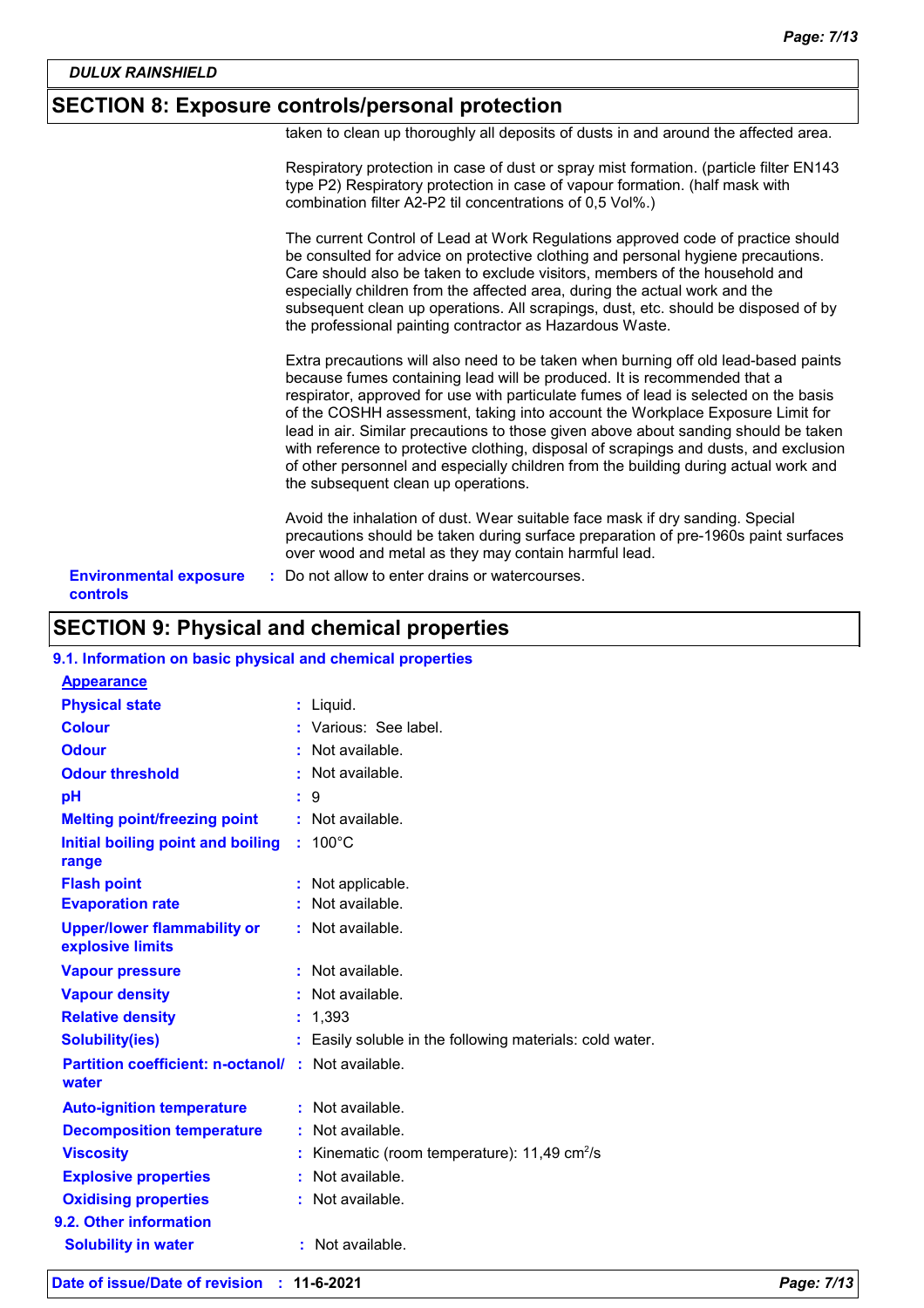### **SECTION 10: Stability and reactivity**

| APATIAN JJ T I I I I I I I I I                  |                                                                                                                                     |
|-------------------------------------------------|-------------------------------------------------------------------------------------------------------------------------------------|
| <b>10.6 Hazardous</b><br>decomposition products | : Decomposition products may include the following materials: carbon monoxide,<br>carbon dioxide, smoke, oxides of nitrogen.        |
| 10.5 Incompatible materials                     | : Keep away from the following materials to prevent strong exothermic reactions:<br>oxidising agents, strong alkalis, strong acids. |
| <b>10.4 Conditions to avoid</b>                 | : When exposed to high temperatures may produce hazardous decomposition<br>products.                                                |
| 10.3 Possibility of<br>hazardous reactions      | : Under normal conditions of storage and use, hazardous reactions will not occur.                                                   |
| <b>10.2 Chemical stability</b>                  | : Stable under recommended storage and handling conditions (see Section 7).                                                         |
| <b>10.1 Reactivity</b>                          | : No specific test data related to reactivity available for this product or its ingredients.                                        |

### **SECTION 11: Toxicological information**

#### **11.1 Information on toxicological effects**

There are no data available on the mixture itself. The mixture has been assessed following the conventional method of the CLP Regulation (EC) No 1272/2008 and is classified for toxicological properties accordingly. See Sections 2 and 3 for details.

Exposure to component solvent vapour concentrations in excess of the stated occupational exposure limit may result in adverse health effects such as mucous membrane and respiratory system irritation and adverse effects on the kidneys, liver and central nervous system. Symptoms and signs include headache, dizziness, fatigue, muscular weakness, drowsiness and, in extreme cases, loss of consciousness.

Solvents may cause some of the above effects by absorption through the skin. Repeated or prolonged contact with the mixture may cause removal of natural fat from the skin, resulting in non-allergic contact dermatitis and absorption through the skin.

If splashed in the eyes, the liquid may cause irritation and reversible damage.

Ingestion may cause nausea, diarrhea and vomiting.

This takes into account, where known, delayed and immediate effects and also chronic effects of components from short-term and long-term exposure by oral, inhalation and dermal routes of exposure and eye contact.

Contains Poly[oxy(methyl-1,2-ethanediyl)], α-(methylphenyl)-ω-hydroxy-, C(M)IT/MIT(3:1). May produce an allergic reaction.

**Acute toxicity Conclusion/Summary :** Not available. **Acute toxicity estimates**

N/A

#### **Irritation/Corrosion**

| <b>Product/ingredient name</b> | <b>Result</b>               | <b>Species</b> | <b>Score</b> | <b>Exposure</b> | <b>Observation</b> |
|--------------------------------|-----------------------------|----------------|--------------|-----------------|--------------------|
| $C(M)$ IT/MIT $(3:1)$          | Skin - Severe irritant      | Human          | ۰            | 0.01 Percent    |                    |
| <b>Conclusion/Summary</b>      | : Not available.            |                |              |                 |                    |
| <b>Sensitisation</b>           |                             |                |              |                 |                    |
| <b>Conclusion/Summary</b>      | $\therefore$ Not available. |                |              |                 |                    |
| <b>Mutagenicity</b>            |                             |                |              |                 |                    |
| <b>Conclusion/Summary</b>      | : Not available.            |                |              |                 |                    |
| <b>Carcinogenicity</b>         |                             |                |              |                 |                    |
| <b>Conclusion/Summary</b>      | $:$ Not available.          |                |              |                 |                    |
| <b>Reproductive toxicity</b>   |                             |                |              |                 |                    |
| <b>Conclusion/Summary</b>      | : Not available.            |                |              |                 |                    |
| <b>Teratogenicity</b>          |                             |                |              |                 |                    |
| <b>Conclusion/Summary</b>      | : Not available.            |                |              |                 |                    |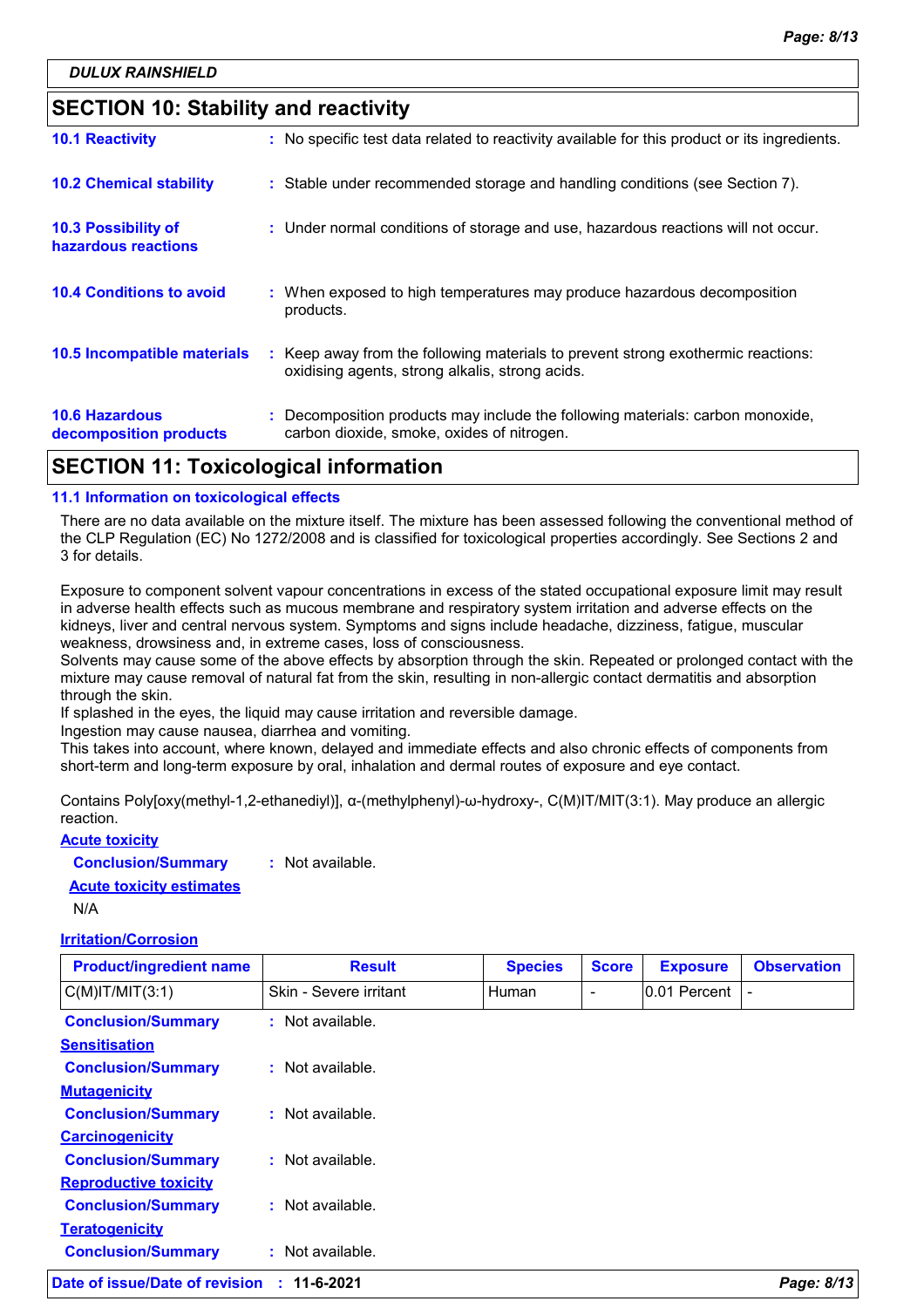### **SECTION 11: Toxicological information**

**Specific target organ toxicity (single exposure)**

Not available.

#### **Specific target organ toxicity (repeated exposure)**

Not available.

#### **Aspiration hazard**

Not available.

#### **Other information :**

: Not available.

### **SECTION 12: Ecological information**

#### **12.1 Toxicity**

There are no data available on the mixture itself. Do not allow to enter drains or watercourses.

The mixture has been assessed following the summation method of the CLP Regulation (EC) No 1272/2008 and is not classified as hazardous to the environment, but contains substance(s) hazardous to the environment. See section 3 for details.

**Conclusion/Summary :** Not available.

#### **12.2 Persistence and degradability**

**Conclusion/Summary :** Not available.

#### **12.3 Bioaccumulative potential**

Not available.

| <b>12.4 Mobility in soil</b>                                         |                  |
|----------------------------------------------------------------------|------------------|
| <b>Soil/water partition</b><br><b>coefficient</b> (K <sub>oc</sub> ) | : Not available. |
| <b>Mobility</b>                                                      | : Not available. |

#### **12.5 Results of PBT and vPvB assessment**

This mixture does not contain any substances that are assessed to be a PBT or a vPvB.

**12.6 Other adverse effects** : No known significant effects or critical hazards.

### **SECTION 13: Disposal considerations**

The information in this section contains generic advice and guidance. The list of Identified Uses in Section 1 should be consulted for any available use-specific information provided in the Exposure Scenario(s).

#### **13.1 Waste treatment methods**

| <b>Product</b>                 |                                                                                                                                                                                                                                                                                                                                                                                                                                                                                                                                                      |
|--------------------------------|------------------------------------------------------------------------------------------------------------------------------------------------------------------------------------------------------------------------------------------------------------------------------------------------------------------------------------------------------------------------------------------------------------------------------------------------------------------------------------------------------------------------------------------------------|
| <b>Methods of disposal</b>     | : The generation of waste should be avoided or minimised wherever possible.<br>Disposal of this product, solutions and any by-products should at all times comply<br>with the requirements of environmental protection and waste disposal legislation<br>and any regional local authority requirements. Dispose of surplus and non-<br>recyclable products via a licensed waste disposal contractor. Waste should not be<br>disposed of untreated to the sewer unless fully compliant with the requirements of<br>all authorities with jurisdiction. |
| <b>Hazardous waste</b>         | : The classification of the product may meet the criteria for a hazardous waste.                                                                                                                                                                                                                                                                                                                                                                                                                                                                     |
| <b>Disposal considerations</b> | : Do not allow to enter drains or watercourses.<br>Dispose of according to all federal, state and local applicable regulations.<br>If this product is mixed with other wastes, the original waste product code may no<br>longer apply and the appropriate code should be assigned.<br>For further information, contact your local waste authority.                                                                                                                                                                                                   |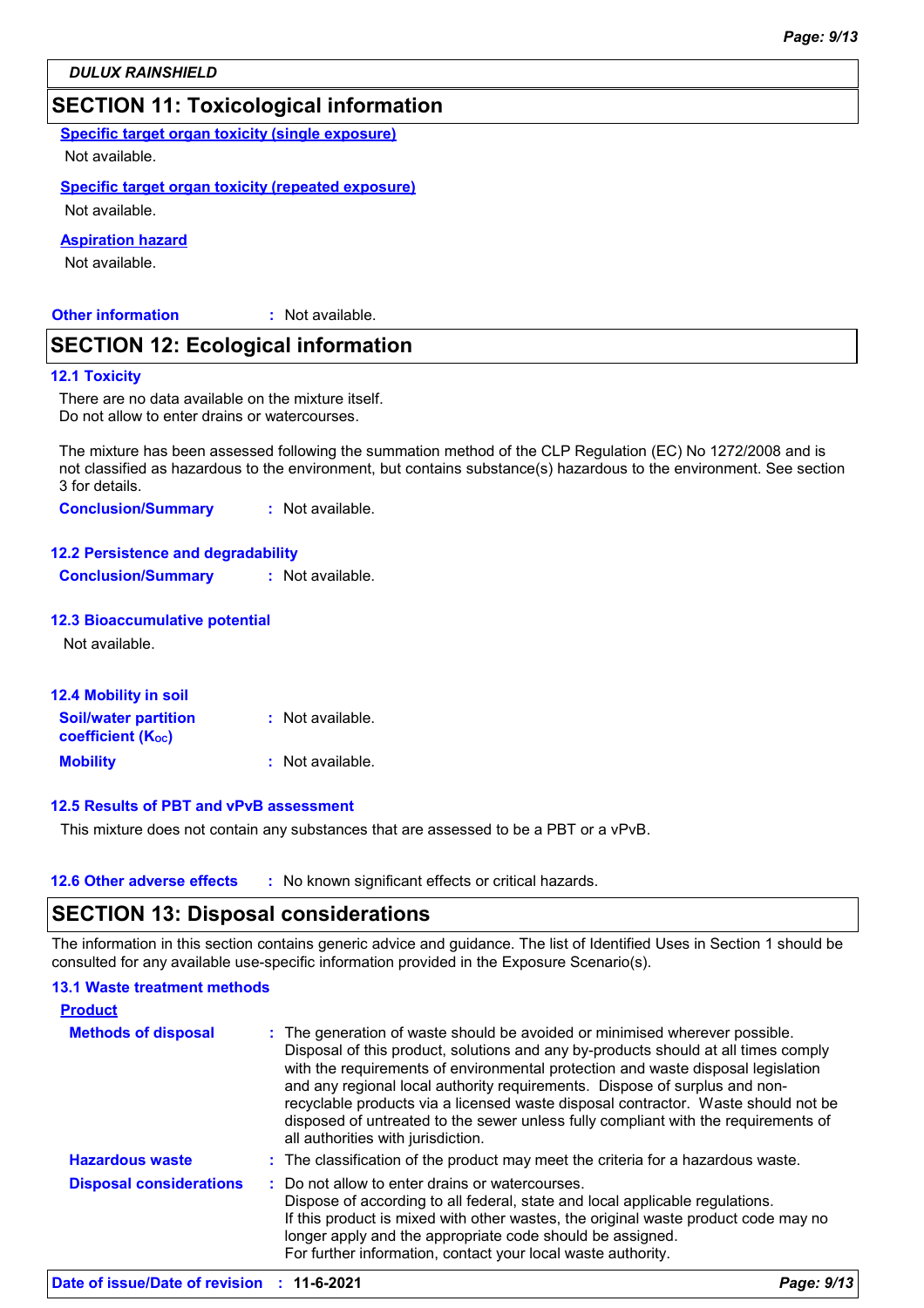### **SECTION 13: Disposal considerations**

| <b>Packaging</b>               |                                                                                                                                                                                                                                                                                                                                              |                                                                             |  |
|--------------------------------|----------------------------------------------------------------------------------------------------------------------------------------------------------------------------------------------------------------------------------------------------------------------------------------------------------------------------------------------|-----------------------------------------------------------------------------|--|
| <b>Methods of disposal</b>     | : The generation of waste should be avoided or minimised wherever possible. Waste<br>packaging should be recycled. Incineration or landfill should only be considered<br>when recycling is not feasible.                                                                                                                                     |                                                                             |  |
| <b>Disposal considerations</b> | : Using information provided in this safety data sheet, advice should be obtained from<br>the relevant waste authority on the classification of empty containers.<br>Empty containers must be scrapped or reconditioned.<br>Dispose of containers contaminated by the product in accordance with local or<br>national legal provisions.      |                                                                             |  |
| <b>Type of packaging</b>       |                                                                                                                                                                                                                                                                                                                                              | European waste catalogue (EWC)                                              |  |
| <b>CEPE Paint Guidelines</b>   | 15 01 10*                                                                                                                                                                                                                                                                                                                                    | packaging containing residues of or contaminated by<br>hazardous substances |  |
| <b>Special precautions</b>     | : This material and its container must be disposed of in a safe way. Care should be<br>taken when handling emptied containers that have not been cleaned or rinsed out.<br>Empty containers or liners may retain some product residues. Avoid dispersal of<br>spilt material and runoff and contact with soil, waterways, drains and sewers. |                                                                             |  |

### **SECTION 14: Transport information**

### **Information pertaining to IATA and ADN is considered not relevant since the material is not packaged in the correct approved packaging required of these methods of transport.**

|                                                           | <b>ADR</b>                                                                                                                                                                                                             | <b>IMDG</b>     |
|-----------------------------------------------------------|------------------------------------------------------------------------------------------------------------------------------------------------------------------------------------------------------------------------|-----------------|
| 14.1 UN number                                            | Not regulated.                                                                                                                                                                                                         | Not regulated.  |
| 14.2 UN proper<br>shipping name                           | Not applicable.                                                                                                                                                                                                        | Not applicable. |
| <b>14.3 Transport</b><br>hazard class(es)<br><b>Class</b> | Not applicable.                                                                                                                                                                                                        | Not applicable. |
| <b>Subsidiary class</b>                                   |                                                                                                                                                                                                                        |                 |
| <b>14.4 Packing group</b>                                 | Not applicable.                                                                                                                                                                                                        | Not applicable. |
| 14.5<br><b>Environmental</b><br>hazards                   |                                                                                                                                                                                                                        |                 |
| <b>Marine pollutant</b>                                   | No.                                                                                                                                                                                                                    | No.             |
| <b>Marine pollutant</b><br><b>substances</b>              |                                                                                                                                                                                                                        | Not available.  |
| <b>14.6 Special</b><br>precautions for<br><b>user</b>     | Transport within user's premises: always<br>transport in closed containers that are upright<br>and secure. Ensure that persons transporting<br>the product know what to do in the event of an<br>accident or spillage. |                 |
| <b>HI/Kemler number</b>                                   | Not available.                                                                                                                                                                                                         |                 |
| <b>Emergency</b><br>schedules (EmS)                       |                                                                                                                                                                                                                        | Not applicable. |
|                                                           |                                                                                                                                                                                                                        |                 |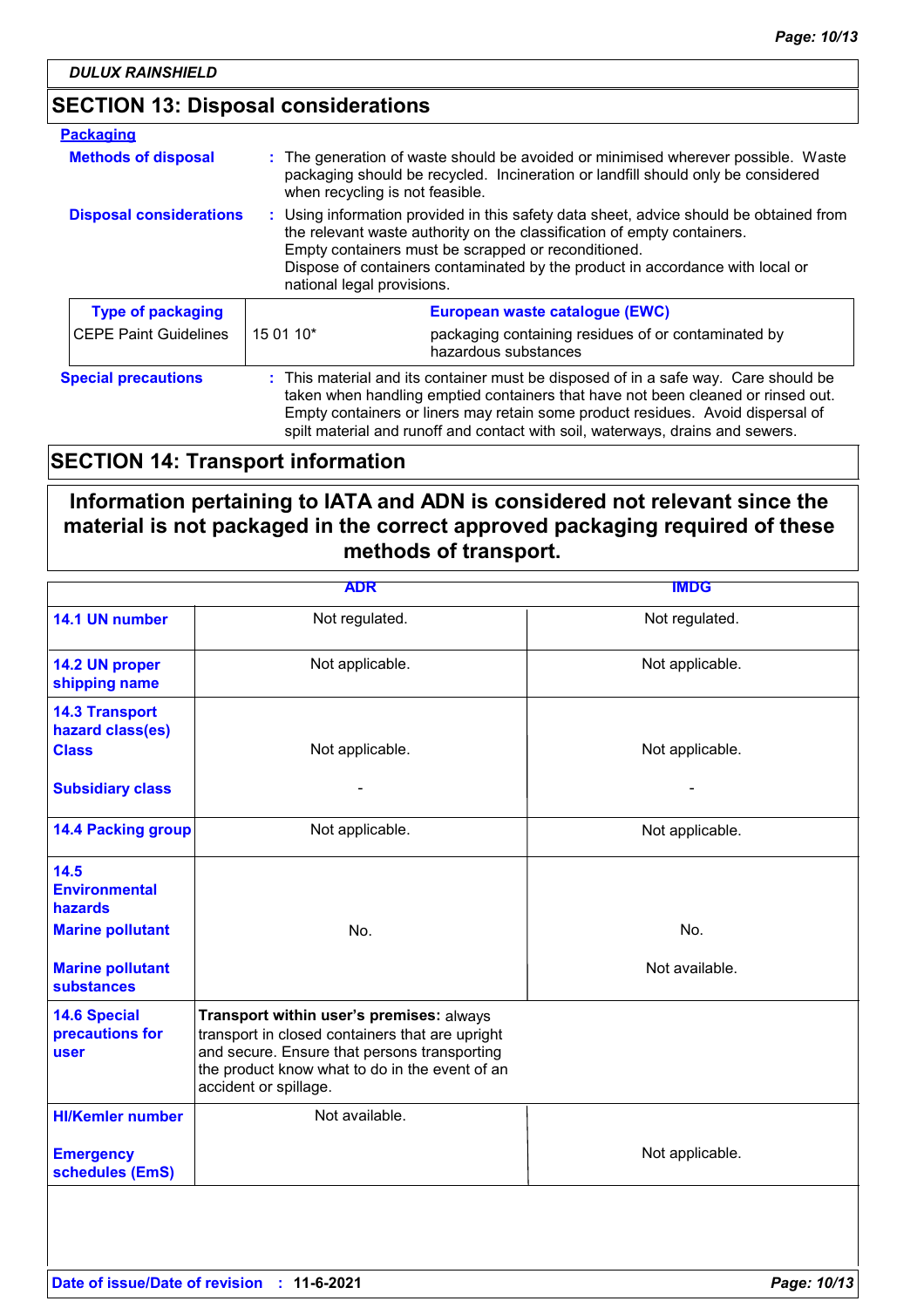*DULUX RAINSHIELD*

 $\mathbf{I}$ 

| Information pertaining to IATA and ADN is considered not relevant since the<br>material is not packaged in the correct approved packaging required of these<br>methods of transport.                                                                                                                                   |                                                                                                                                                                                                                                                                                                                                                                                                                               |                                                                                                     |  |  |
|------------------------------------------------------------------------------------------------------------------------------------------------------------------------------------------------------------------------------------------------------------------------------------------------------------------------|-------------------------------------------------------------------------------------------------------------------------------------------------------------------------------------------------------------------------------------------------------------------------------------------------------------------------------------------------------------------------------------------------------------------------------|-----------------------------------------------------------------------------------------------------|--|--|
| <b>14.7 Transport in bulk</b><br>according to IMO<br><b>instruments</b>                                                                                                                                                                                                                                                | : Not applicable.                                                                                                                                                                                                                                                                                                                                                                                                             |                                                                                                     |  |  |
| <b>Additional</b><br>information                                                                                                                                                                                                                                                                                       |                                                                                                                                                                                                                                                                                                                                                                                                                               |                                                                                                     |  |  |
|                                                                                                                                                                                                                                                                                                                        | <b>SECTION 15: Regulatory information</b>                                                                                                                                                                                                                                                                                                                                                                                     |                                                                                                     |  |  |
| <b>Annex XIV</b><br><b>Substances of very high concern</b><br><b>Annex XVII - Restrictions</b><br>on the manufacture,<br>placing on the market<br>and use of certain<br>dangerous substances,<br>mixtures and articles<br><b>Other EU regulations</b><br><b>VOC for Ready-for-Use</b><br><b>Mixture</b><br>Not listed. | EU Regulation (EC) No. 1907/2006 (REACH)<br><b>Annex XIV - List of substances subject to authorisation</b><br>None of the components are listed, or the component present is below its threshold.<br>None of the components are listed, or the component present is below its threshold.<br>: Not applicable.<br>: Not applicable.<br>Ozone depleting substances (1005/2009/EU)<br>Prior Informed Consent (PIC) (649/2012/EU) | 15.1 Safety, health and environmental regulations/legislation specific for the substance or mixture |  |  |
| Not listed.<br><b>Seveso Directive</b><br><b>International regulations</b><br>Not listed.                                                                                                                                                                                                                              | This product is not controlled under the Seveso Directive.<br><b>Chemical Weapon Convention List Schedules I, II &amp; III Chemicals</b>                                                                                                                                                                                                                                                                                      |                                                                                                     |  |  |
| <b>Montreal Protocol</b><br>Not listed.                                                                                                                                                                                                                                                                                |                                                                                                                                                                                                                                                                                                                                                                                                                               |                                                                                                     |  |  |
| Not listed.<br>Not listed.                                                                                                                                                                                                                                                                                             | <b>Stockholm Convention on Persistent Organic Pollutants</b><br><b>Rotterdam Convention on Prior Informed Consent (PIC)</b>                                                                                                                                                                                                                                                                                                   |                                                                                                     |  |  |
| Not listed.                                                                                                                                                                                                                                                                                                            | <b>UNECE Aarhus Protocol on POPs and Heavy Metals</b>                                                                                                                                                                                                                                                                                                                                                                         |                                                                                                     |  |  |
| <b>15.2 Chemical safety</b><br>assessment                                                                                                                                                                                                                                                                              |                                                                                                                                                                                                                                                                                                                                                                                                                               | : No Chemical Safety Assessment has been carried out.                                               |  |  |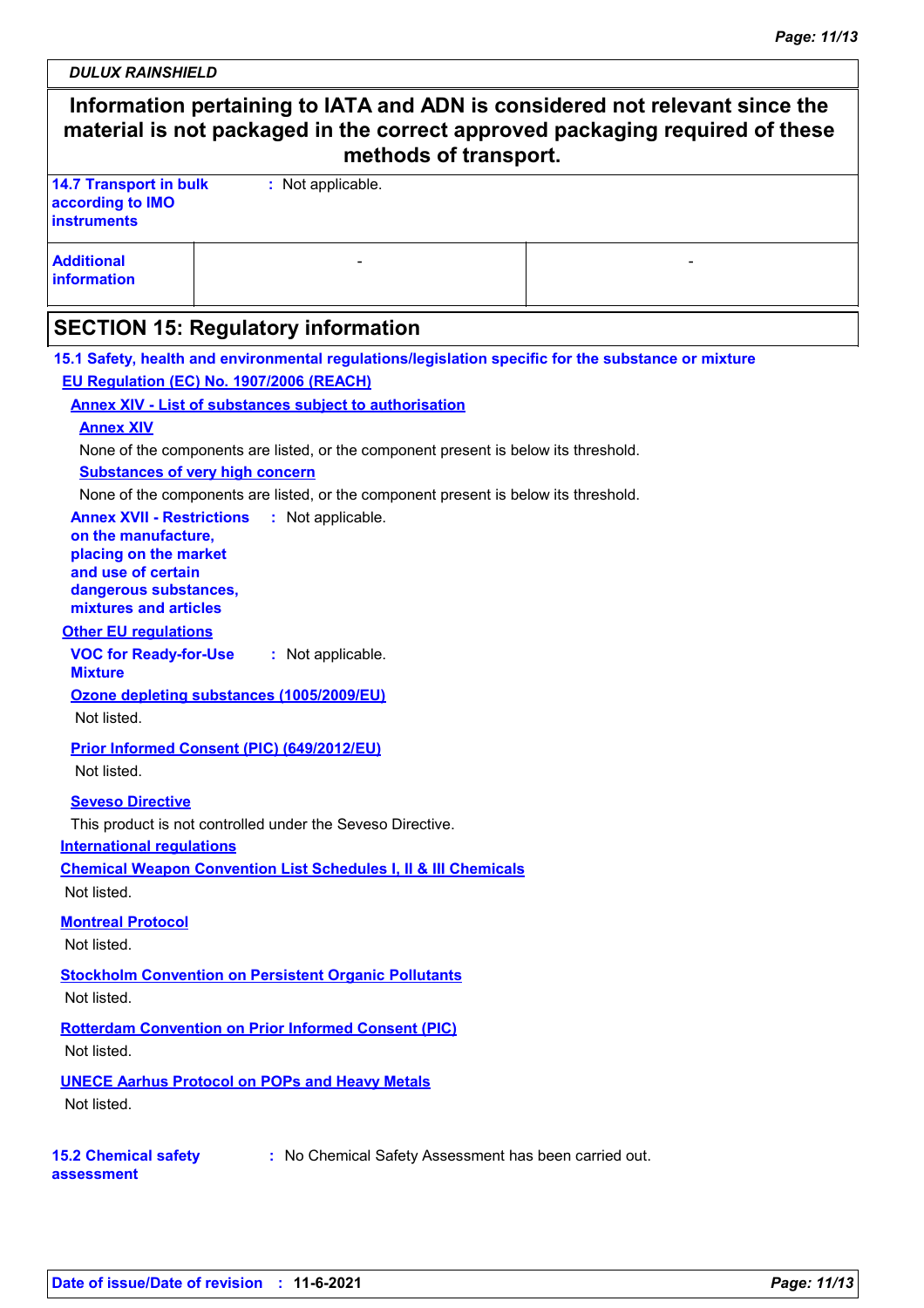### **SECTION 16: Other information**

| <b>CEPE code</b>                                                  | : 1                                                                                                                                                                                                                                                                                                                                                                                                                                                        |
|-------------------------------------------------------------------|------------------------------------------------------------------------------------------------------------------------------------------------------------------------------------------------------------------------------------------------------------------------------------------------------------------------------------------------------------------------------------------------------------------------------------------------------------|
|                                                                   | $\triangleright$ Indicates information that has changed from previously issued version.                                                                                                                                                                                                                                                                                                                                                                    |
| <b>Abbreviations and acronyms : ATE = Acute Toxicity Estimate</b> | CLP = Classification, Labelling and Packaging Regulation [Regulation (EC) No.<br>1272/2008]<br>DMEL = Derived Minimal Effect Level<br>DNEL = Derived No Effect Level<br>EUH statement = CLP-specific Hazard statement<br>$N/A = Not available$<br>PBT = Persistent, Bioaccumulative and Toxic<br>PNEC = Predicted No Effect Concentration<br>RRN = REACH Registration Number<br>SGG = Segregation Group<br>vPvB = Very Persistent and Very Bioaccumulative |

#### **Procedure used to derive the classification according to Regulation (EC) No. 1272/2008 [CLP/GHS]**

| <b>Classification</b> | <b>Justification</b> |
|-----------------------|----------------------|
| Skin Sens. 1, H317    | Calculation method   |

#### **Full text of abbreviated H statements**

| H <sub>301</sub> | Toxic if swallowed.                                   |
|------------------|-------------------------------------------------------|
| H <sub>310</sub> | Fatal in contact with skin.                           |
| H314             | Causes severe skin burns and eye damage.              |
| H <sub>317</sub> | May cause an allergic skin reaction.                  |
| H318             | Causes serious eye damage.                            |
| H330             | Fatal if inhaled.                                     |
| H400             | Very toxic to aquatic life.                           |
| H410             | Very toxic to aquatic life with long lasting effects. |

#### **Full text of classifications [CLP/GHS]**

| Acute Tox. 2, H310        | <b>ACUTE TOXICITY (dermal) - Category 2</b>     |
|---------------------------|-------------------------------------------------|
| Acute Tox. 2, H330        | <b>ACUTE TOXICITY (inhalation) - Category 2</b> |
| Acute Tox. 3, H301        | <b>ACUTE TOXICITY (oral) - Category 3</b>       |
| Aquatic Acute 1, H400     | SHORT-TERM (ACUTE) AQUATIC HAZARD - Category 1  |
| Aquatic Chronic 1, H410   | LONG-TERM (CHRONIC) AQUATIC HAZARD - Category 1 |
| Eye Dam. 1, H318          | SERIOUS EYE DAMAGE/EYE IRRITATION - Category 1  |
| Skin Corr. 1C, H314       | SKIN CORROSION/IRRITATION - Category 1C         |
| <b>Skin Sens. 1, H317</b> | <b>SKIN SENSITISATION - Category 1</b>          |
| Skin Sens. 1A, H317       | SKIN SENSITISATION - Category 1A                |
| Skin Sens. 1B, H317       | SKIN SENSITISATION - Category 1B                |
|                           | 1.00001                                         |

| $: 11 - 6 - 2021$ |
|-------------------|
| $: 11 - 6 - 2021$ |
| $: 30 - 4 - 2021$ |
| : 1.05            |
|                   |

#### **Notice to reader**

*IMPORTANT NOTE The information in this data sheet is not intended to be exhaustive and is based on the present state of our knowledge and on current laws: any person using the product for any purpose other than that specifically recommended in the technical data sheet without first obtaining written confirmation from us as to the suitability of the product for the intended purpose does so at his own risk. It is always the responsibility of the user to take all necessary steps to fulfill the demands set out in the local rules and legislation. Always read the Material Data Sheet and the Technical Data Sheet for this product if available. All advice we give or any statement made about the product by us (whether in this data sheet or otherwise) is correct to the best of our knowledge but we have no control over the quality or the condition of the substrate or the many factors affecting the use and application of the product. Therefore, unless we specifically agree in writing otherwise, we do not accept any liability whatsoever for the performance of the product or for any*  loss or damage arising out of the use of the product. All products supplied and technical advice given are *subject to our standard terms and conditions of sale. You should request a copy of this document and review it carefully. The information contained in this data sheet is subject to modification from time to time in the light of experience and our policy of continuous development. It is the user's responsibility to verify that this data sheet is current prior to using the product.*